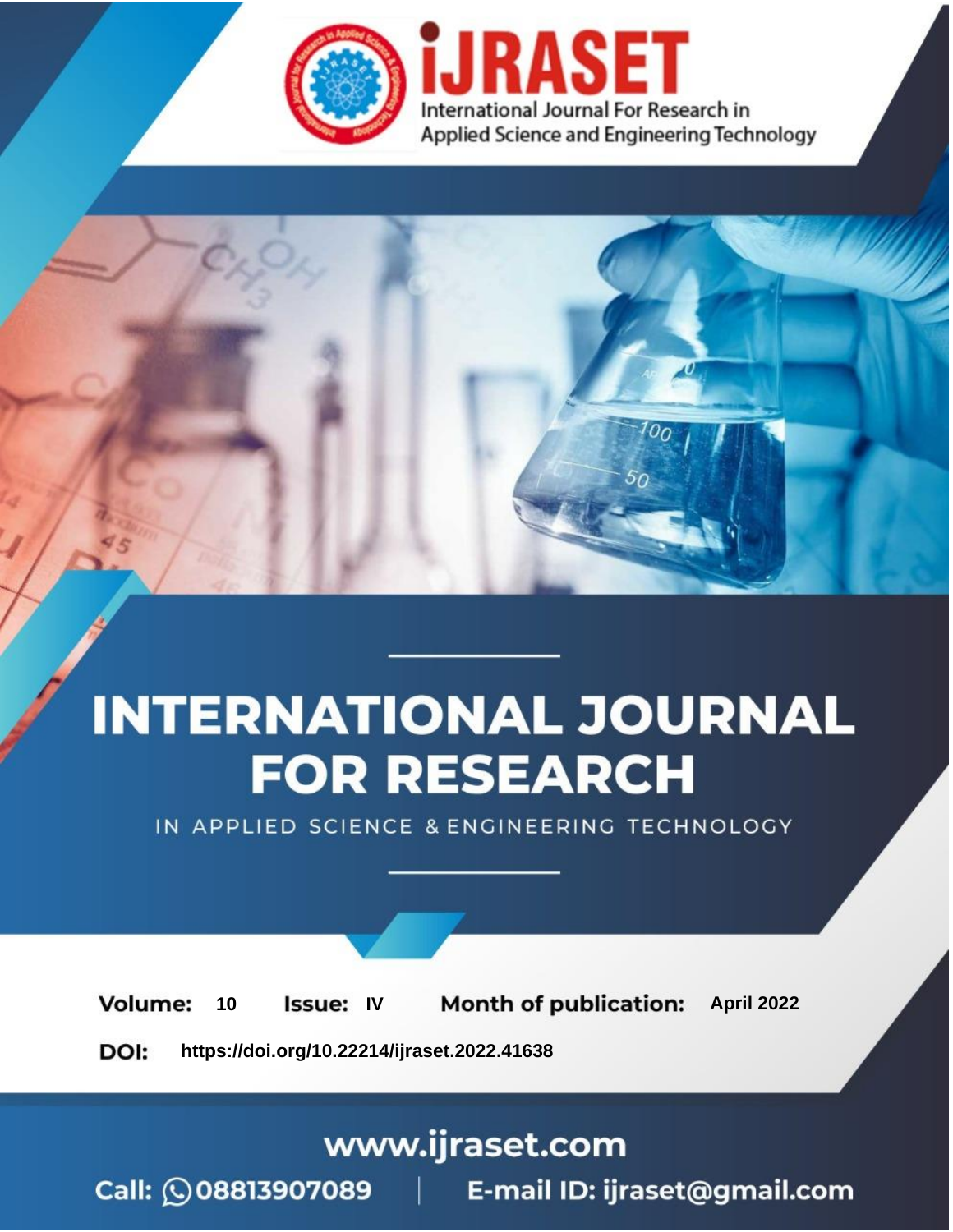

### **Aarogya Centre- A Complete Healthcare Website**

Mr. Bharat Firake<sup>1</sup>, Mr. Prathamesh Lakawade<sup>2</sup>, Rahul Mahajan<sup>3</sup>, Prof. J. Y. Kapadnis<sup>4</sup> *1, 2, 3UG Scholar, <sup>4</sup>Project Guide, Dept. of Computer Engineering, Pune Vidyarthi Griha's College Of Engineering Nashik, Maharashtra, India*

*Abstract: During the COVID-19 pandemic, everybody was forced to restrict their human interaction to avoid the spread of coronavirus. All the doctors and other employees in the medical industry were working day and night to eradicate the virus. Getting health-related consultation from doctors was risky as an individual had to physically go to a doctor for a checkup. Artificial Intelligence (AI) is the fastest-growing field and is expanding rapidly in other work sectors including the medical sector. Our proposed system is to develop a platform in which all queries related to health can be fulfilled. To start, every individual will need to create a profile on the platform by providing a few details. The user can insert their previous medical records onto the profile so that they can store their entire medical history in one place. On the platform, there will be three modules, chatbot, video chat, and appointment booking. The chatbot can predict the disease and give healthcare advice according to details provided by the user. In the video chat module, the user will be able to communicate with a doctor through video call or only through chat. In the appointment booking module, users can book an appointment with different doctors and hospitals for checkups. With the help of the platform, an individual can save a lot of time and money for simple health-related problems. The platform would also be beneficial for people living in remote areas as they can easily access good medical consultations.* 

*Keywords: Artificial Intelligence, Chatbot, Web Development, Prediction, Disease, Query Processing.*

#### **I. INTRODUCTION**

With increasing birth rate and decreasing death rate due to advancement in the medical field, it's found that the number of doctors is less to serve the need of the increasing population. During the COVID-19 pandemic, everybody was forced to restrict their human interaction. So, getting health-related consultations from doctors was risky as an individual had to physically go to a doctor for a check-up. Minor health-related issues can be resolved at home under proper assistance. So, in this case, an AI-powered platform can help to resolve these issues without leaving the comfort of home.

Artificial Intelligence (AI) can be defined as an industry that is related to the automation of intelligent behaviors and it must be based on applying theoretical principles as well as the operation of applicable models. It is the study of intelligent agents. The term "artificial intelligence" is applied when a machine mimics "cognitive" functions that humans associate with other human minds, such as "learning" and "problem-solving. Artificial Intelligence gives the supreme power to mimic the human way of thinking and behaving to a computer. According to Buchanan B. G., AI is created from fantasies in the 19<sup>th</sup> century, when science fiction writers had used the prospect of intelligent machines to foster non-human's intelligence, thence to make us think about our human characteristics.

A chatbot is a computer program that conducts a conversation via auditory or textual methods. These programs are designed to provide a clone of how a human will chat and thereby it acts as a conversational partner rather than a human. For various practical purposes like customer service or information acquisition, a chatbot is being used in the dialog system. Most chatbots use natural language processing for interpreting the user input and generating the corresponding response but certain simpler systems search for the keyword within the text and then provides a reply based on the matching keywords or certain pattern. Today, chatbots are part of virtual assistants such as Google Assistant and are accessed via many organizations' apps, websites, and instant messaging platforms. Non-assistant applications include chatbots used for entertainment purposes, research, and social bots which promote a particular product, candidate, or issue.

#### **II. PRELIMINARIES**

#### *A. Motivation*

We often need to consult a doctor for small problems and with the advancement of science and a general unbalance in the birth and death rate, the doctor-patient ratio is also highly affected. Plus, in situations like the ongoing pandemic, where we are restricted to the bounds of our homes, the need for an AI-powered platform that could help resolve these issues without leaving the comfort of our homes increases significantly.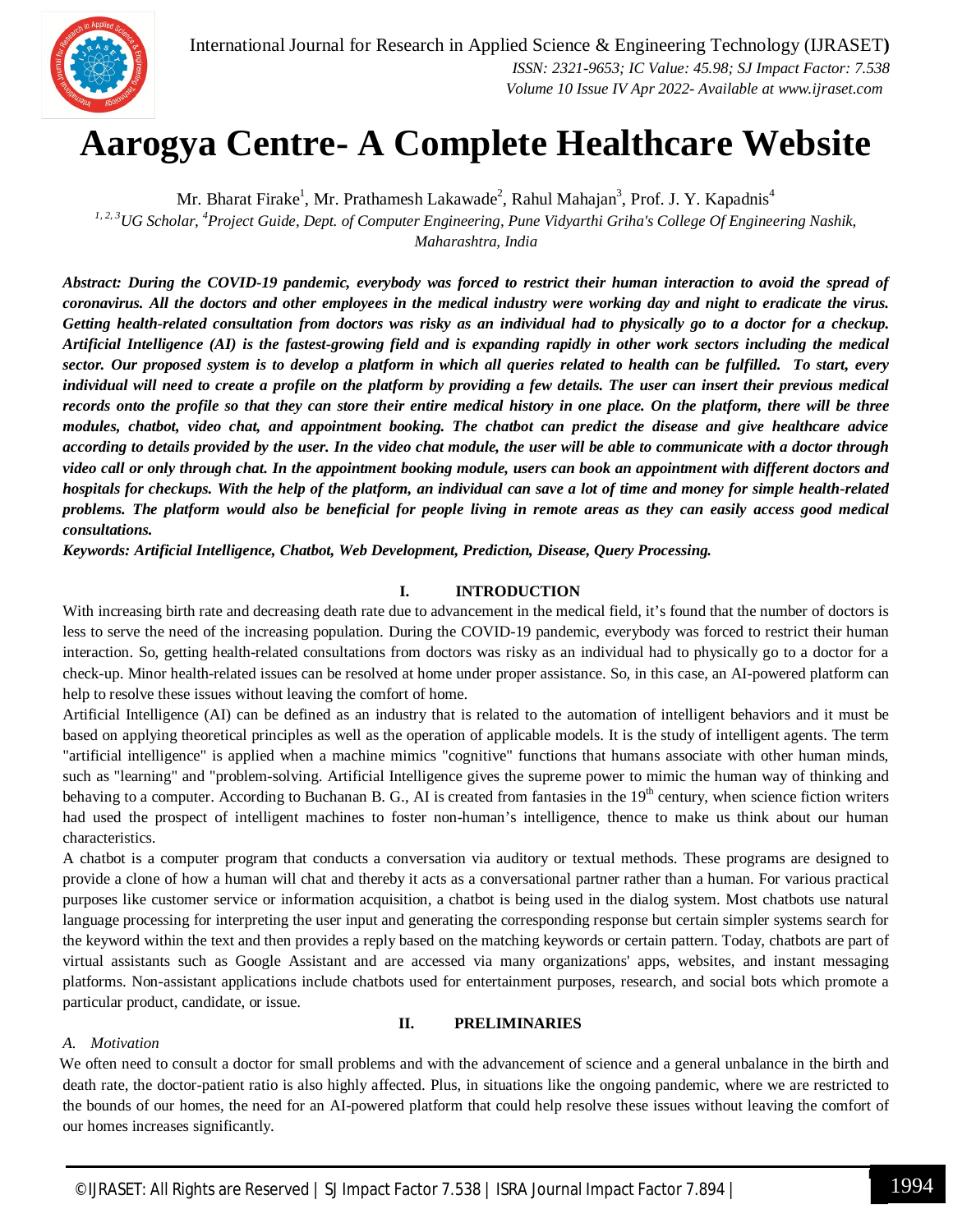

#### International Journal for Research in Applied Science & Engineering Technology (IJRASET**)**  *ISSN: 2321-9653; IC Value: 45.98; SJ Impact Factor: 7.538*

 *Volume 10 Issue IV Apr 2022- Available at www.ijraset.com*

#### *B. Limitation*

For efficient working of the platform, an uninterrupted internet connection is required. To generate precise predictions, accurate data should be provided while conversing with chatbot. To generate precise predictions, accurate data should be provided to the chatbot. Video chat or message can be only done with the doctor who is available for video chat or message.

#### **III. LITERATURE REVIEW**

#### *A. McKinsey & Company on Transforming healthcare with AI : [1]*

"In their research paper, they have hailed the significant potential of Artificial Intelligence in the healthcare industry claiming it could change the way healthcare is delivered. A report with the European Union's EIT Health explores the way it can support improvements in care outcomes, patient experience, and access to healthcare services. It can increase productivity and the efficiency of care delivery and allow healthcare systems to provide more and better care to more and more people. AI can help in improving the experience of physicians, enabling them to spend a lot of time in direct patient care and reducing burnout."

#### *B. Konstantin Kalinin on Medical Chatbots : [2]*

"The best healthcare chatbots are those that run on exclusive AI/ML technologies, support non-scripting intent-based dialogs, protect PHI, and make an impression of an intelligent being overall." "An anytime physician appointment chatbot is the most straightforward variant of implementing AI-powered conversational technology without significant investment."

#### *C. Cynthia Onyefulu on Online Appointment System and Services : [3]*

"The online appointment system is regarded as "a win-win solution for patients and physicians…". This view was also expressed by other people. This may be one of the reasons why there are several types of research about online or web-based appointment systems. In India, the authors concluded that although the appointment system has several benefits, it is also affected by multiple factors such as the "arrival and service time variability, patient and provider preferences, available information technology, and the experience level of the scheduling staff". However, online scheduling, they stated, has more advantages compared to the traditional appointment system. According to these authors, in the traditional appointment system, the scheduling is done by coming to the facility, in such cases, the waiting time tends to be reasonably long. The waiting time for the advisee is minimized with the online appointment system."

#### *D. Divya Madhu on Prediction of Disease Through AI : [4]*

"She proposed an idea in which the AI can predict the diseases based on the symptoms and give the list of available treatments If a person's body is analyzed periodically, it is possible to predict any possible problem even before they start to cause any damage to the body. Some Challenges are research and implementation costs, and government regulations for the successful implementation of personalized medicine, they are not mentioned in the paper"

#### *E. Priyasankari M on User Dialogue Technology : [5]*

"She proposed an idea in which it uses user dialogue. User dialogue is a linear design that proceeds from symptom extraction to symptom mapping, where it defines the corresponding symptom then diagnosis the patient where it's a major or minor disease."

#### **IV. PROPOSED SYSTEM**

#### *A. Architechture*

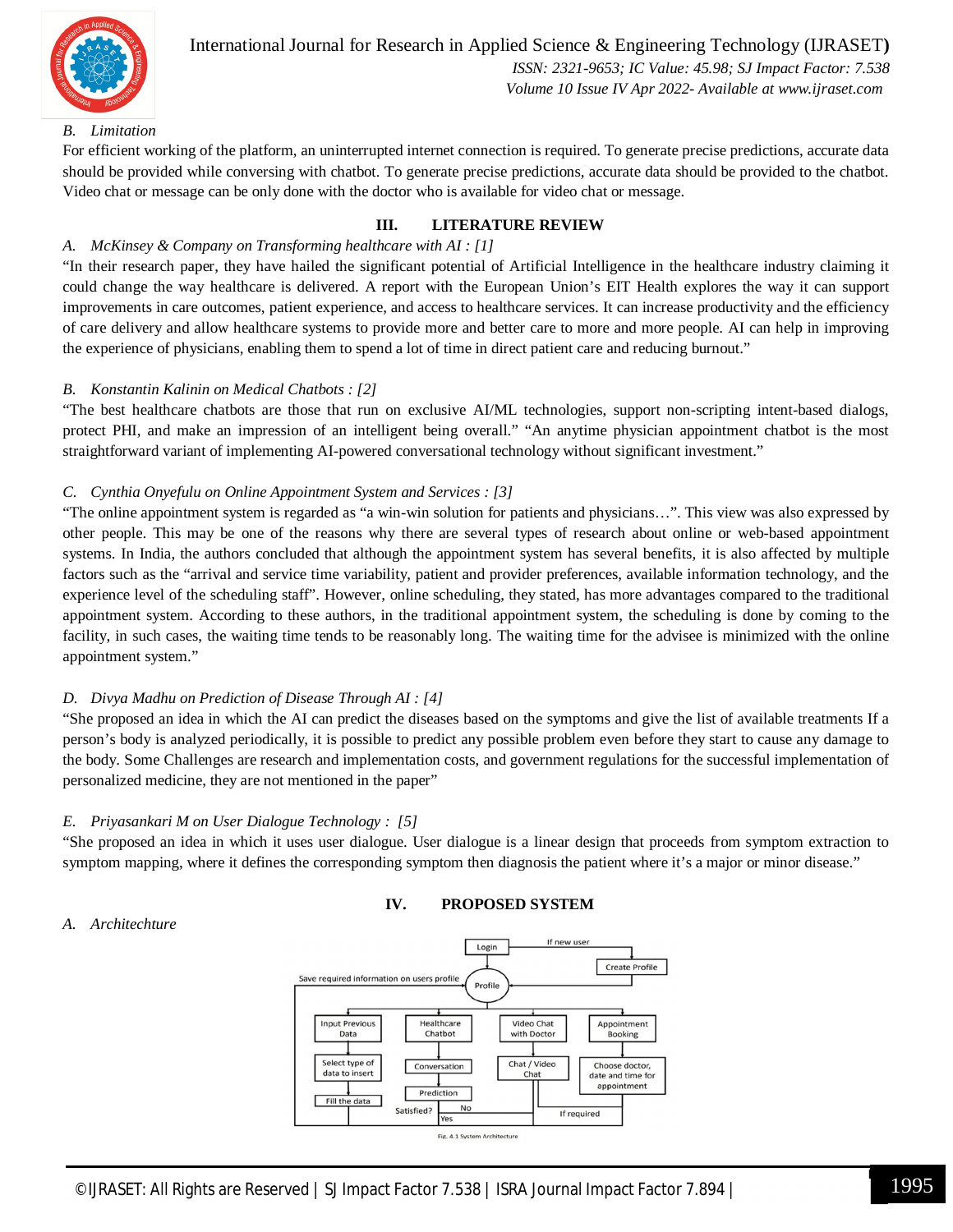

#### International Journal for Research in Applied Science & Engineering Technology (IJRASET**)**

 *ISSN: 2321-9653; IC Value: 45.98; SJ Impact Factor: 7.538 Volume 10 Issue IV Apr 2022- Available at www.ijraset.com*

In our proposed, when a user will reach to our platform, firstly he has to login to his account and if he is a new user then he has to register on our website and after registering he has to use those credentials used at the time of register to logon to our portal. At first, he has to submit all his past medical history so that while communicating with doctor or chatting with chatbot, he can get a better solution for his disease. He / She can also book appointment at specific hospital with any specialist through our portal. A chatbot is provided, so that if a user has queries regarding his minor disease like sneezing, cold, etc. then he can chat with chatbot and according to his input a chatbot will give a precise solution on his disease and also chatbot will go through the suggestions given by doctor at the time of video call in textbox. When a user is done with his work then he can logout from his account.

#### *B. Project Implementation*



3.7.1 Flowchart

#### *1) Module 1 (User Module)*

The first Module is the User module where the user has to complete his profile details by registering on website. He / She has to fill the appropriate details for working of precise working of chatbot.

#### *2) Module 2 (Chatbot)*

Another module is of chatbot which works on ML algorithm ie. Bag of Words. For generating precise solution a user must have to save all data correctly.

#### *3) Module 3 (Video-chat with Doctor)*

This module works on the Web-RTC API for communication between user and doctor. Through this module user can chat with doctor using text and videocall.

#### *4) Module 4 (Appointment Booking)*

Through this module user can book appointment in hospitals with any specialist according to his / her need.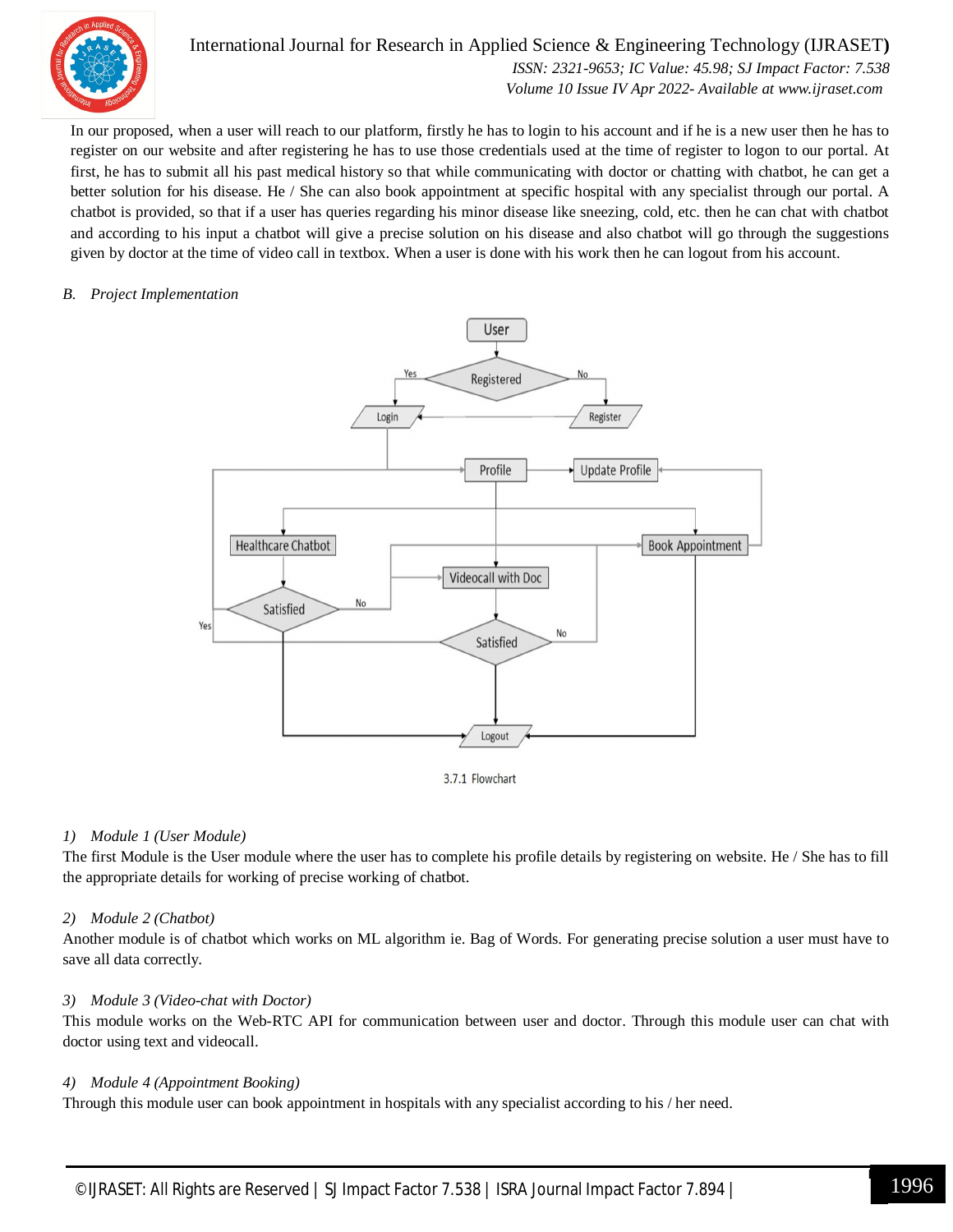International Journal for Research in Applied Science & Engineering Technology (IJRASET**)**



 *ISSN: 2321-9653; IC Value: 45.98; SJ Impact Factor: 7.538 Volume 10 Issue IV Apr 2022- Available at www.ijraset.com*

#### **V. CONCLUSION**

It has been a great pleasure for me to work on this exciting and challenging project. This project proved good for me as it provided practical knowledge of Python and MySQL. It also provides knowledge about the latest technology used in developing web enabled application and client server technology that will be great demand in future. This will provide better Opportunities and guidance in future in developing projects independently. We are going to provide online healthcare services to people so that the physical interaction between the patient and the doctor decreases. The use of Web RTC API in the project allows the user to hold a video appointment with a practitioner thus overcoming the shortcomings that arise due to the use of a chatbot because an AI/ML chatbot can simulate a conversation with a user but it can only entertain a conversation for which it has been trained.

We can therefore conclude, that the AI-powered platform can provide immediate quality medical consultation to everyone at any place with an internet connection, make communication between patient and doctor easier through online messaging and, in its rare failure, video chatting with a medical professional, and can also store users previous as well as current medical data. Thus, taking the concept of medical healthcare to a whole new level on an online platform.

#### **REFERENCES**

- [1] Tran Le, Nguyen, Thi Thu Ha, Do, 2019, IEEExplore, accessed 8th December 2021, https://ieeexplore.ieee.org/document/8893884-
- [2] Tanwir Khan, 2019, Towards Data Science, accessed 11 December 2021, https://towardsdatascience.com/ai-for-healthcare-c975ffad1e8b -
- [3] Babylon. (n.d.). We're pioneering Al to make healthcare universally accessible and affordable. Retrieved from https://www.babylonhealth.com/ai
- [4] Building a video chat web app, 21 December 2016, Code Project, accessed 28 December 2021, https://www.codeproject.com/Articles/1073738/Building-a-Video-Chat-Web-App-with-WebRTC -
- [5] Brian, K. at el. (2018). 10 promising Al applications in healthcare. Retrieved from https://hbr.org/2018/05/10-promising-ai-applications-in-health-care
- [6] Buchanan, B. G. (2005). A (very) brief history of artificial intelligence. Ai Magazine, 26(4),53 https://doi.org/10.1609/aimag.v264.1848
- [7] A chatbot for medical purpose using deep learning, 2021, IJERT, accessed 28 December 2021, https://www.ijert.org/a-chatbot-for-medical-purpose-usingdeep-learning
- [8] A. Lymberis, "Smart wearable systems for personalized health management: current R&D and future challenges," Proceedings of the 25th Annual International Conference of the IEEE Engineering in Medicine and Biology Society (IEEE Cat. No.03CH37439), Vol.4, pp. 3716-3719, 2003, https://www.semanticscholar.org/paper/Smart-wearable-systems-for-personalised-health-R%26D-Lymberis/e904a0e93005cfd1ce3f57f1af59e6ba36f709a1
- [9] A. Lmberis and A. Dittmar, "Advanced Wearable Health Systems and Applications Research and Development Efforts in the European Union," in IEEE Engineering in Medicine and Biology Magazine, vol. 26, no. 3, pp. 29-33, May-June 2007, https://ieeexplore.ieee.org/abstract/document/4213098/similar#similar
- [10] S.K. Kim, M.C.Sin, J.Y.Kang, "Chatbot technology introduction and case analysis", Korea information & communication society, 35-2-8 P21-28, 2018, https://www.koreascience.or.kr/article/JAKO202032362242348.org